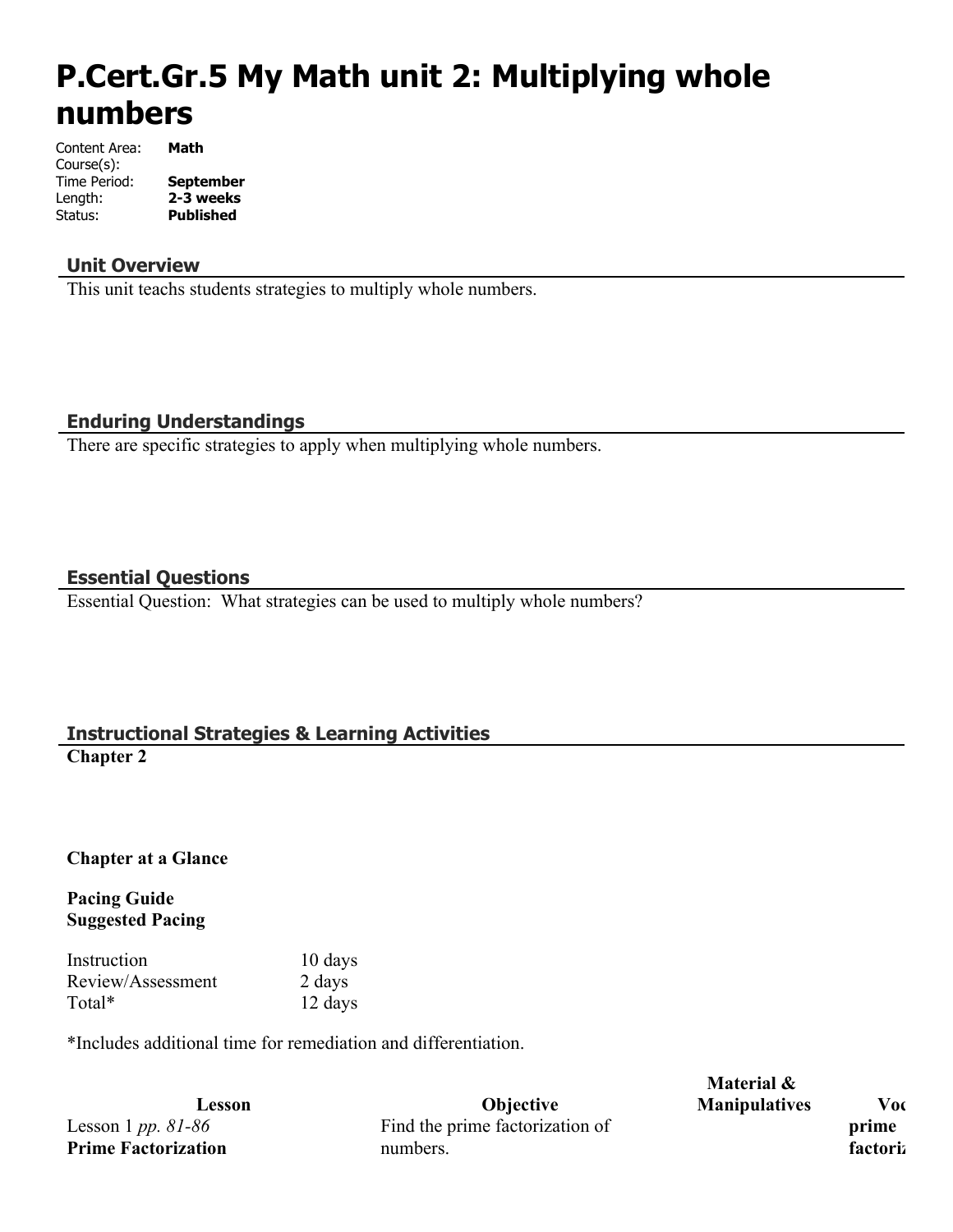Lesson 2 *pp. 87-92* **Hands On: Prime Factorization Patterns** Explore patterns in prime factorization. • connecting cubes • hole punch • construction paper

| Lesson 3 pp. 93-98<br><b>Powers and Exponents</b>                                                                                    | Use powers and exponents in<br>expressions.                                              |                                   | expone<br>base<br>power<br>square<br>cubed |
|--------------------------------------------------------------------------------------------------------------------------------------|------------------------------------------------------------------------------------------|-----------------------------------|--------------------------------------------|
| Lesson 4 pp. 99-104<br><b>Multiplication Patterns</b>                                                                                | Use basic facts and patterns to<br>multiply multiples of 10, 100, and<br>1,000 mentally. | • notebook paper                  | powers                                     |
| Lesson 5 pp. $105-110$<br><b>Problem Solving</b><br><b>Investigation: Make a Table</b>                                               | Make a table to solve problems.                                                          |                                   |                                            |
| <b>Check My Progress</b><br>Lesson 6 pp. 113-118<br>Hands On:<br><b>Use Partial Products and the</b><br><b>Distributive Property</b> | Explore multiplication by using area • place-value chart<br>models.                      | • play money<br>· area models     | <b>Distrib</b><br>Proper                   |
| Lesson 7 pp. 119-124<br><b>The Distributive Property</b>                                                                             | Use the Distributive Property to<br>multiply mentally.                                   | • grid paper<br>• colored pencils | <b>Distrib</b><br>Proper                   |
| Lesson 8 pp. 125-130<br><b>Estimate Products</b>                                                                                     | Estimate products by using rounding<br>and compatible numbers.                           |                                   | compat<br>numbe                            |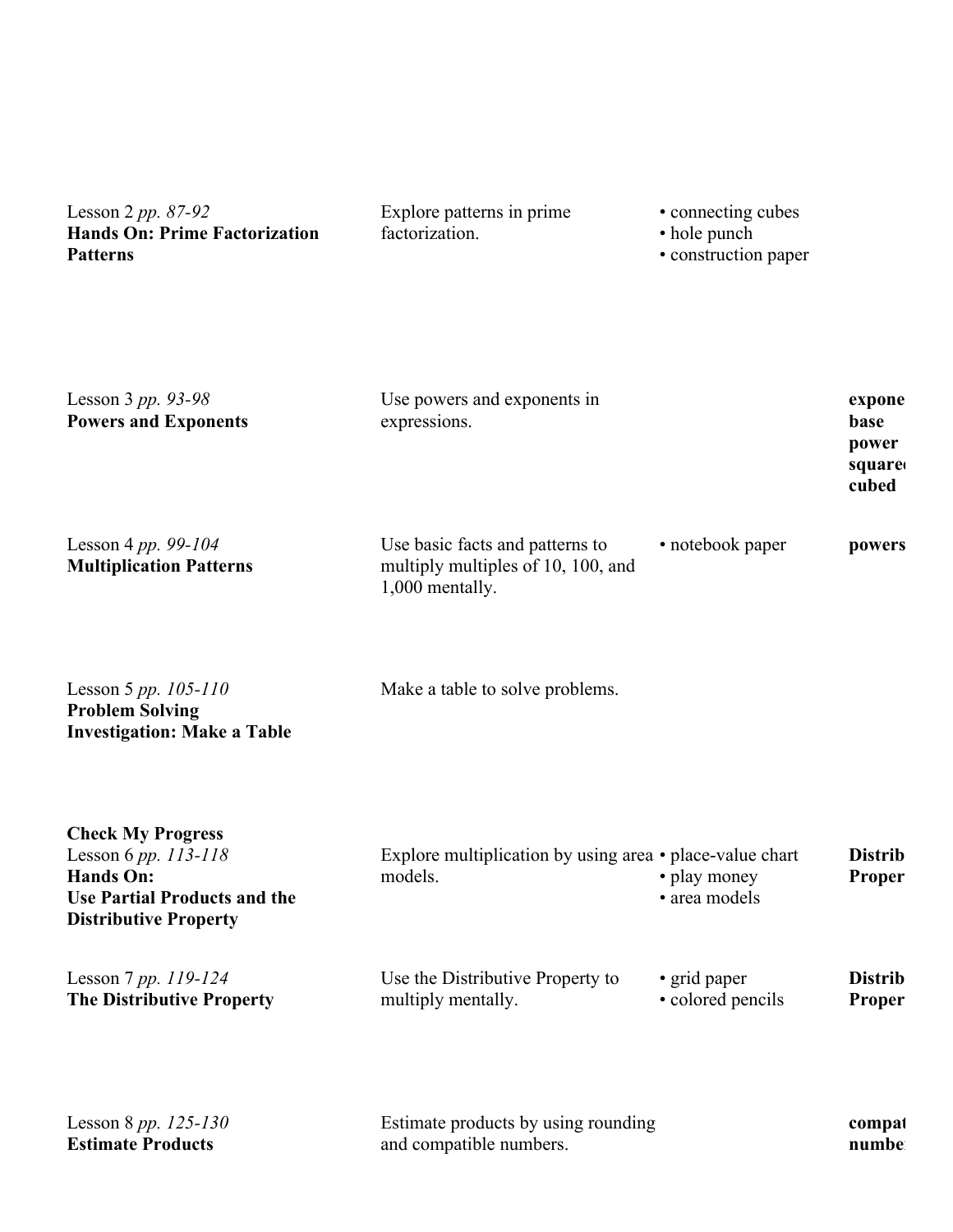| Lesson 9 pp. $131 - 136$             | Multiply up to a three-digit number $\cdot$ place-value chart |              |
|--------------------------------------|---------------------------------------------------------------|--------------|
| <b>Multiply by One-Digit Numbers</b> | by a one-digit number.                                        | • play money |
|                                      |                                                               |              |

Lesson 10 *pp. 137-142* **Multiply by Two-Digit Numbers**

Multiply up to a three-digit number  $\cdot$  area models by a two-digit number.

**Fluency Practice My Review and Reflect**

## **Integration of 21st Century Themes and Career Exploration**

Students will work in cooperative groups to solve problems. Students will interact with the Smartboard to enhance the learning process.

| CRP.K-12.CRP2 | Apply appropriate academic and technical skills.                                   |
|---------------|------------------------------------------------------------------------------------|
| CRP.K-12.CRP4 | Communicate clearly and effectively and with reason.                               |
| CRP.K-12.CRP9 | Model integrity, ethical leadership and effective management.                      |
| CRP.K-12.CRP1 | Act as a responsible and contributing citizen and employee.                        |
| CRP.K-12.CRP8 | Utilize critical thinking to make sense of problems and persevere in solving them. |
|               |                                                                                    |

## **Technology Integration**

Students will interact with the Smartboard to enhance the learning process. Students will use various webbased, interactive sites to expand the content, as needed.

| TECH.8.1.5.A.CS1 | Understand and use technology systems                                                                                                                                                                                      |
|------------------|----------------------------------------------------------------------------------------------------------------------------------------------------------------------------------------------------------------------------|
| TECH.8.1.5       | Educational Technology: All students will use digital tools to access, manage, evaluate, and<br>synthesize information in order to solve problems individually and collaborate and to<br>create and communicate knowledge. |
| TECH.8.1.5.A     | Technology Operations and Concepts: Students demonstrate a sound understanding of<br>technology concepts, systems and operations.                                                                                          |
| TECH.8.1.5.A.1   | Select and use the appropriate digital tools and resources to accomplish a variety of tasks<br>including solving problems.                                                                                                 |
| TECH.8.1.5.A.CS2 | Select and use applications effectively and productively.                                                                                                                                                                  |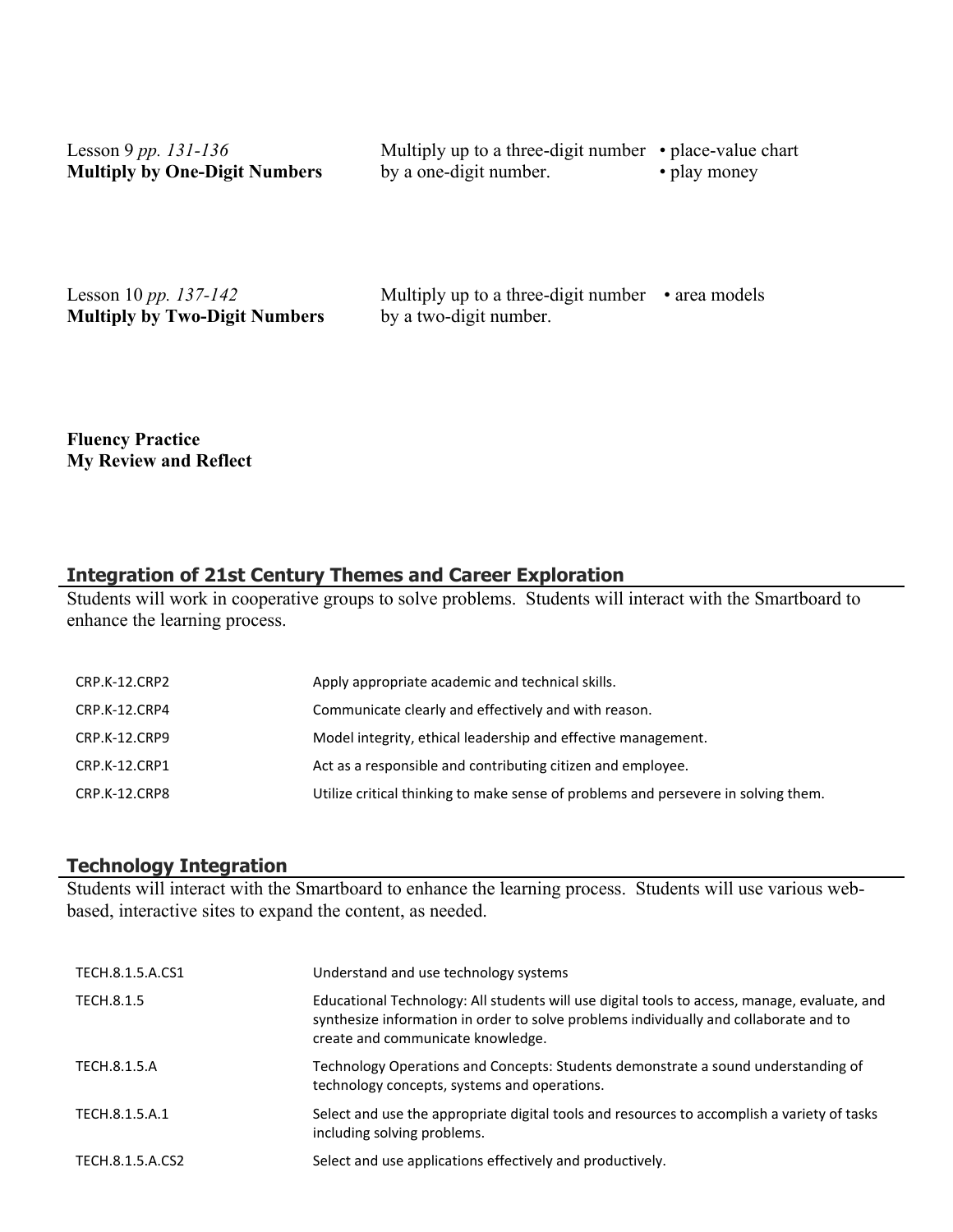## **Interdisciplinary Connections**

Students will read and write throughout the entire unit. They will also use art supplies.

| LA.W.5.2.D  | Use precise language and domain-specific vocabulary to inform about or explain the topic.                                                              |
|-------------|--------------------------------------------------------------------------------------------------------------------------------------------------------|
| LA.RI.5.1   | Quote accurately from a text and make relevant connections when explaining what the<br>text says explicitly and when drawing inferences from the text. |
| LA.RF.5.4.A | Read grade-level text with purpose and understanding.                                                                                                  |
| LA.RI.5.4   | Determine the meaning of general academic and domain-specific words and phrases in a<br>text relevant to a grade 5 topic or subject area.              |

#### **Differentiation**

- Use of different resources to match the readiness levels of the students when working on the activities in the daily lessons.
- Respond to students' needs for reteaching, reinforcing, and extending learning.
- Use of a variety of instructional strategies to engage students in learning.
- Question prompts to promote student engagement
- Use discussion to promote collaboration among students
- Integrate technology to offer varied learning experiences
- Adjust instruction based on formative tasks/assessments

## **Modifications & Accommodations**

• In class support and scaffolding based on the individual IEP's

## **Benchmark Assessments**

Students will complete AimsWeb testing.

## **Formative Assessments**

- Task completion
- Answers and discussions
- Student maps
- $\bullet$  Bingo
- Quizzes